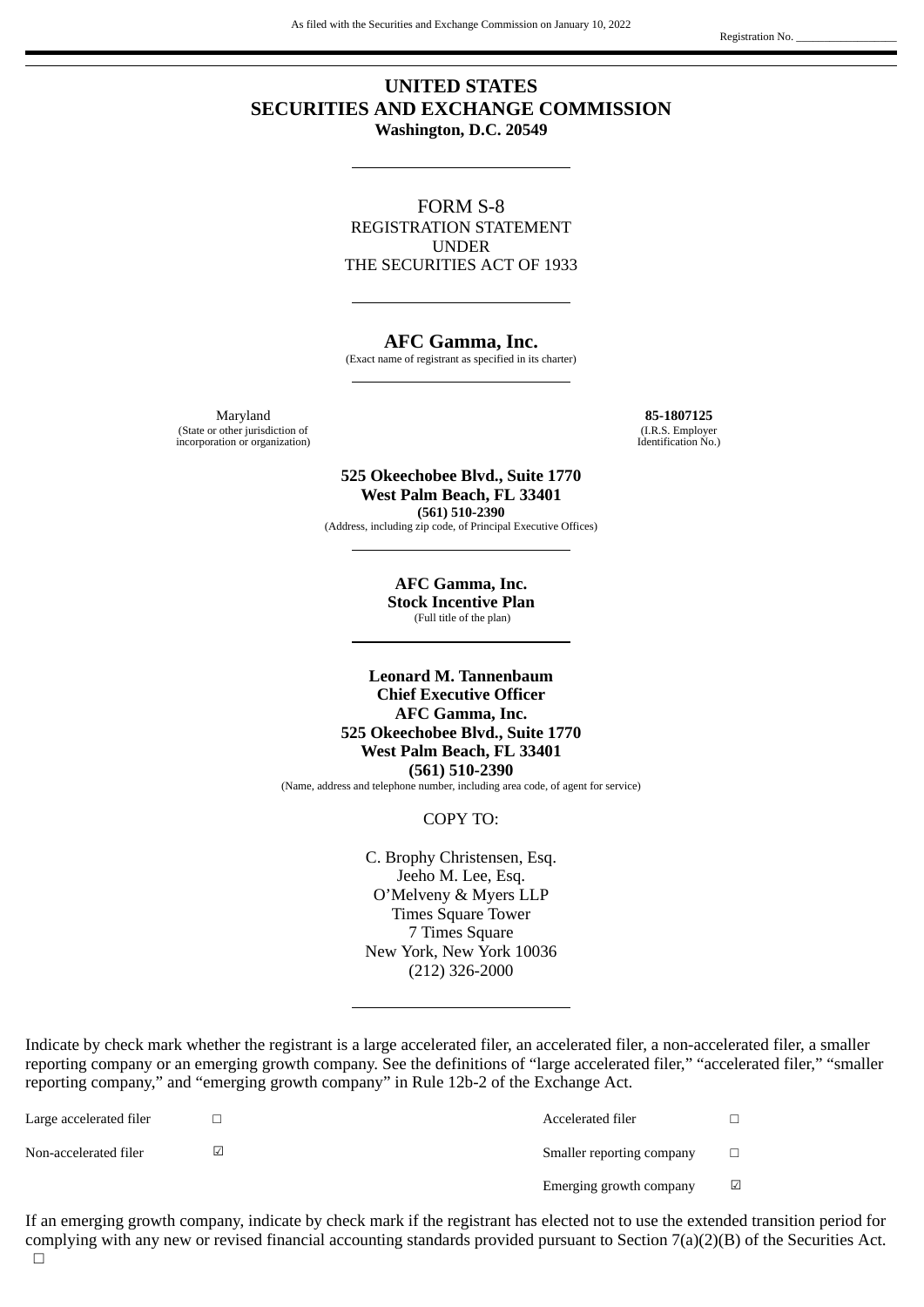### CALCULATION OF REGISTRATION FEE

|                          |                           | Proposed        | Proposed               |                   |
|--------------------------|---------------------------|-----------------|------------------------|-------------------|
|                          |                           | Maximum         | Maximum                |                   |
| Title of                 | Amount                    | <b>Offering</b> | Aggregate              | Amount Of         |
| <b>Securities</b>        | To Be                     | Price           | <b>Offering</b>        | Registration      |
| To Be Registered         | Registered <sup>(1)</sup> | Per Share       | Price                  | Fee               |
| Common Stock, \$0.01 par |                           |                 |                        |                   |
| value per share          | $601.965^{(2)}$ shares    | $$20.17^{(3)}$  | $$12.141.634.05^{(3)}$ | $$1,125.53^{(3)}$ |

(1) This Registration Statement covers, in addition to the number of shares of AFC Gamma, Inc., a Maryland corporation (the "Company" or the "Registrant"), common stock, par value \$0.01 per share (the "Common Stock"), stated above, options and other rights to purchase or acquire the shares of Common Stock covered by this Registration Statement and, pursuant to Rule 416 under the Securities Act of 1933, as amended (the "Securities Act"), an additional indeterminate number of shares, options and rights that may be offered or issued pursuant to the AFC Gamma, Inc. Stock Incentive Plan (the "Plan") as a result of one or more adjustments under the Plan to prevent dilution resulting from one or more stock splits, stock dividends or similar transactions.

- (2) Represents the 601,965 additional authorized shares of Common Stock that may be offered pursuant to the Plan.
- (3) Pursuant to Securities Act Rule 457(h) and 457(c), the maximum offering price, per share and in the aggregate, and the registration fee were calculated based upon the average of the high price of \$20.33 and low price of \$20.00 of the Company's Common Stock on January 7, 2022, as quoted on the Nasdaq Global Market.

The Exhibit Index for this Registration Statement is at page 5.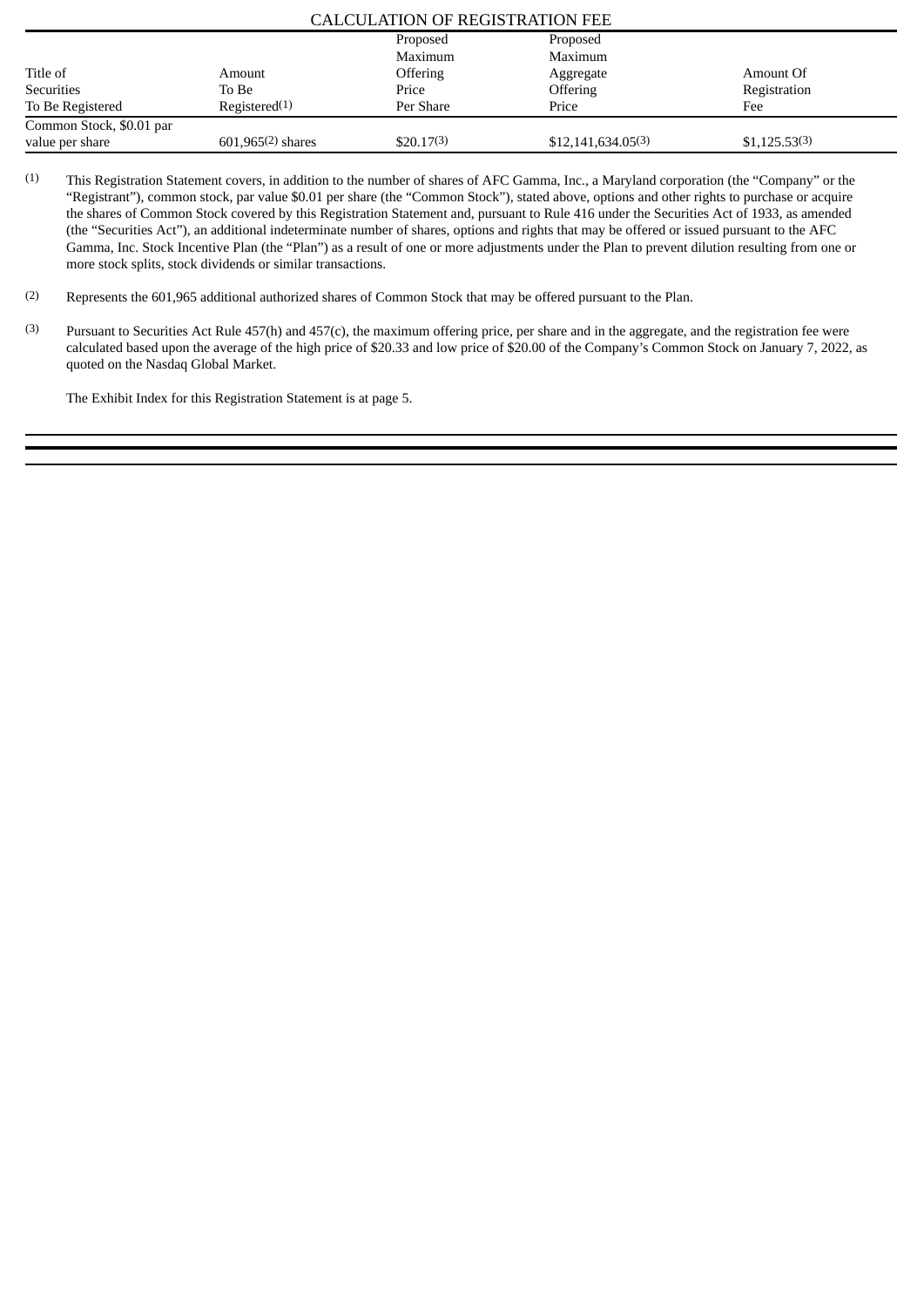### **EXPLANATORY NOTE**

The Plan, as amended (the "Plan"), includes an evergreen provision which provides that the total number of shares reserved for issuance under the Plan (the "Share Limit") will automatically increase (i) upon the sale and consummation of any offering of the Company's Common Stock after the date of the Company's initial public offering (each such sale and offering, an "Equity Offering"), in an amount equal to ten percent (10.0%) of the total number of shares of Common Stock sold by the Company in connection with such Equity Offering and (ii) if on the last day of the Company's fiscal year, the Share Limit has not increased during such fiscal year by an aggregate amount equal to or greater than two percent (2.0%) of the total number of shares of Common Stock outstanding on the first day of such fiscal year (the "Minimum Annual Increase"), then in an amount equal to the difference between the Minimum Annual Increase and the aggregate amount that the Share Limit increased during such fiscal year, effective as of the last day of such fiscal year. Notwithstanding the foregoing, the Company's Board of Directors may act prior to the sale and consummation of the applicable Equity Offering or the last day of such fiscal year, as applicable, to provide that an increase in the Share Limit will be a lesser number of shares of Common Stock than would otherwise occur pursuant to the preceding sentence.

This Registration Statement is filed by the Company to register additional securities issuable pursuant to the Plan and consists of only those items required by General Instruction E to Form S-8.

### **PART I**

## INFORMATION REQUIRED IN THE SECTION 10(a) PROSPECTUS

The document(s) containing the information specified in Part I of Form S-8 will be sent or given to participants as specified by Securities Act Rule 428(b)(1).

2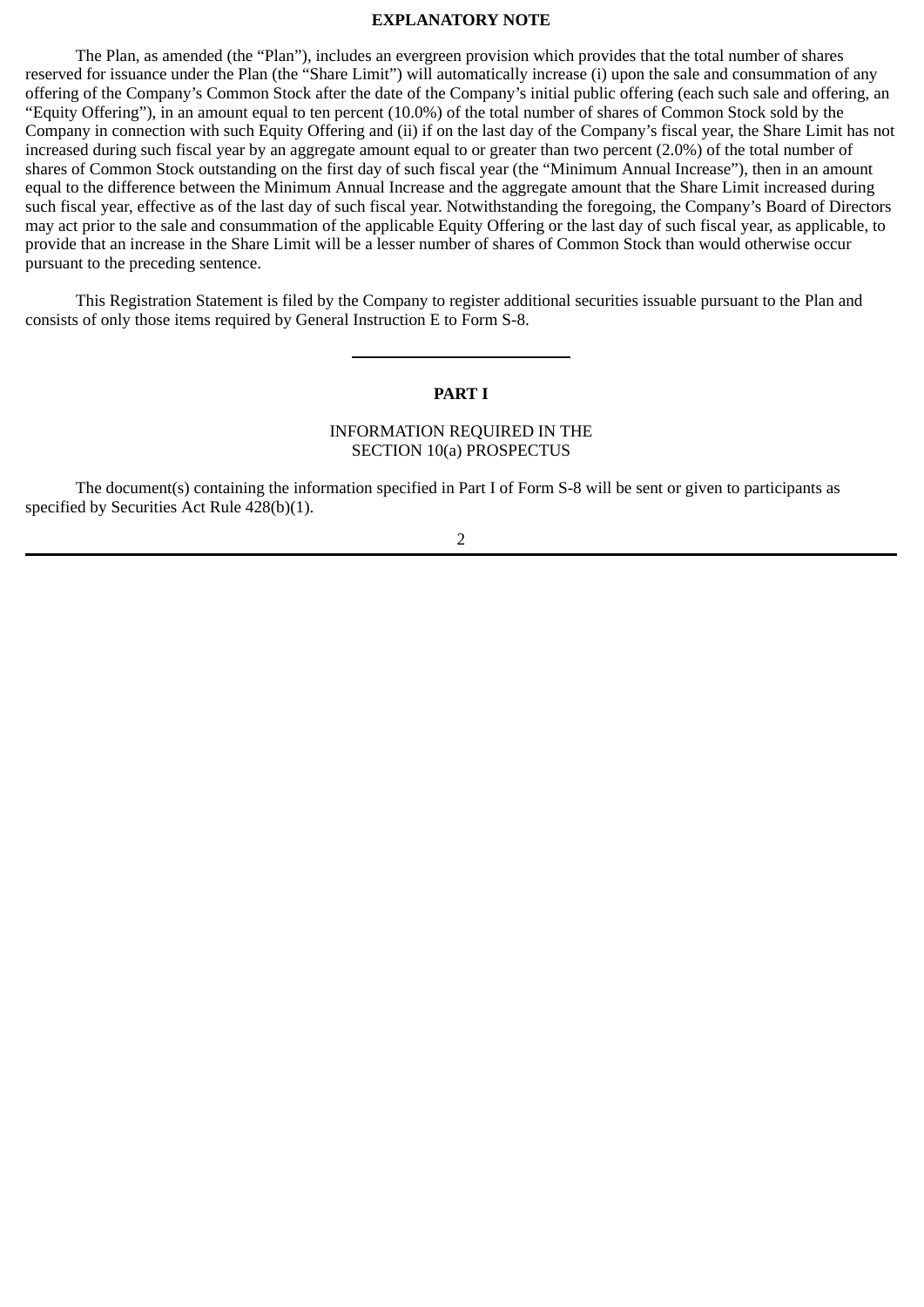### **PART II**

## INFORMATION REQUIRED IN THE REGISTRATION STATEMENT

#### **Item 3. Incorporation of Certain Documents by Reference**

The following documents of the Company filed with the Securities and Exchange Commission (the "Commission") are incorporated herein by reference:

- (a) The Company's Registration Statement on Form S-11 filed with the Commission on January 3, 2022 (Commission File No. 333-261977), which contains the Registrant's audited financial statements as of December 31, 2020 and for the period July 31, 2020 (date of commencement of operations) to December 31, 2020 and the Registrant's unaudited financial statements as of September 30, 2021 and for the nine months ended September 30, 2021.
- (b) The Company's Prospectus filed with the Commission on January 7, 2022 pursuant to Rule 424(b) under the Securities Act, relating to the Registration Statement on Form S-11, as amended (Commission File No. 333-261977).
- (c) The Company's Registration Statement on Form S-8, filed with the Commission on March 19, 2021 (Commission File No. 333-254480).
- (d) The Company's Quarterly Reports on Form 10-Q for its fiscal quarters ended March 31, 2021, June 30, 2021 and September 30, 2021 (each, Commission File No. 001-39995).
- (e) The Company's Current Reports on Form 8-K and 8-K/A, filed with the Commission on March 23, 2021, March 26, 2021, June 28, 2021, July 6, 2021, August 5, 2021 (with respect to Item 5.02 and Exhibit 10.1 of Item 9.01 only), September 13, 2021, October 1, 2021, October 4, 2021, October 6, 2021 (with respect to Item 8.01 only), October 26, 2021, November 3, 2021, November 12, 2021, November 22, 2021, December 22, 2021 and January 3, 2022 (each, Commission File No. 001-39995).
- (f) The description of the Company's Common Stock contained in its Registration Statement on Form 8-A filed on February 3, 2021 (Commission File No. 001-39995), under the Securities Exchange Act of 1934, as amended (the "Exchange Act"), and any amendment or report filed for the purpose of updating such description.

3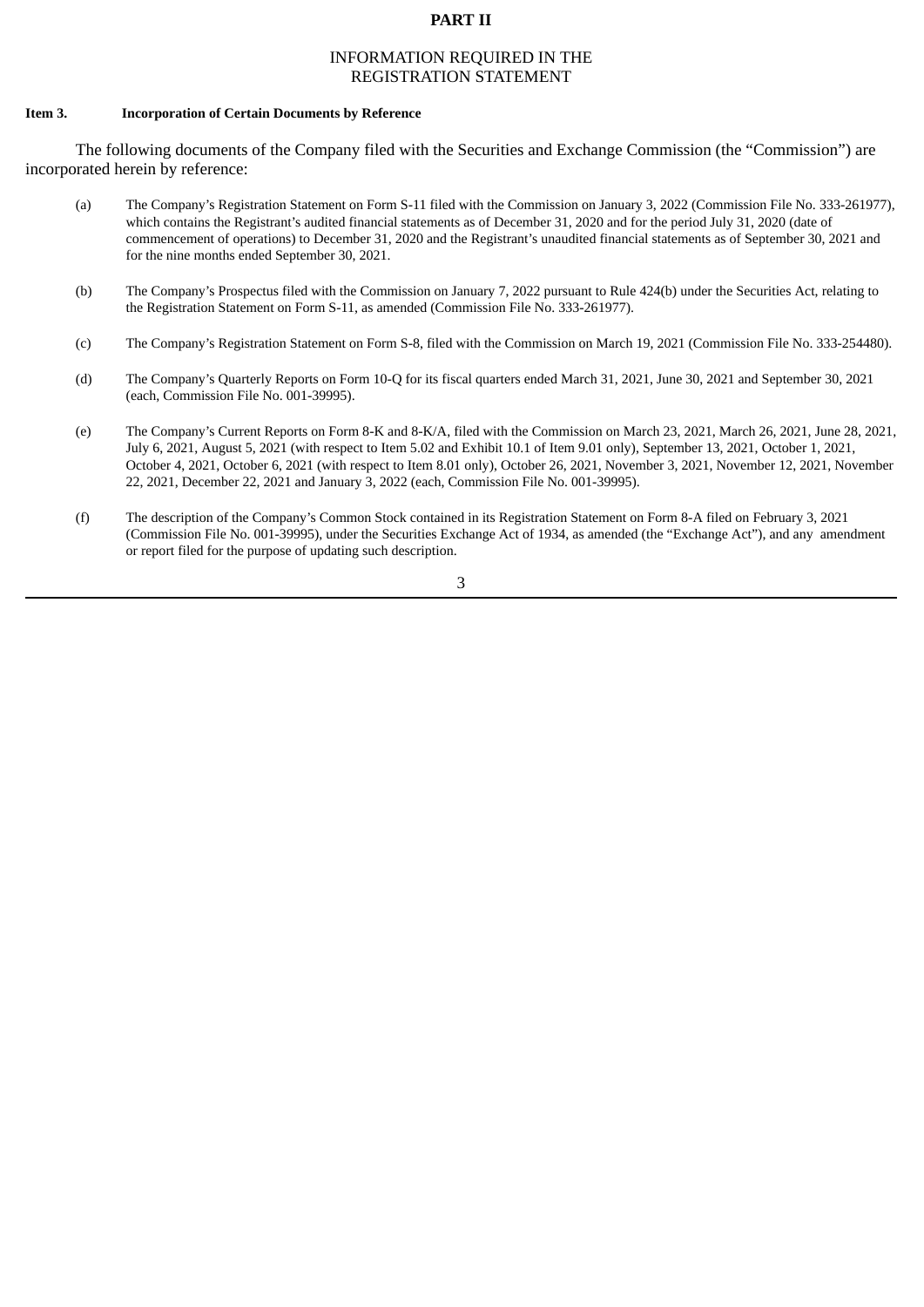All documents subsequently filed by the Company pursuant to Sections 13(a), 13(c), 14 and 15(d) of the Exchange Act, prior to the filing of a post-effective amendment which indicates that all securities offered hereby have been sold or which deregisters all securities then remaining unsold, shall be deemed to be incorporated by reference into this Registration Statement and to be a part hereof from the date of filing of such documents; provided, however, that documents or information deemed to have been furnished and not filed in accordance with Commission rules shall not be deemed incorporated by reference into this Registration Statement. Any statement contained herein or in a document, all or a portion of which is incorporated or deemed to be incorporated by reference herein, shall be deemed to be modified or superseded for purposes of this Registration Statement to the extent that a statement contained herein or in any other subsequently filed document which also is or is deemed to be incorporated by reference herein modifies or supersedes such statement. Any such statement so modified or superseded shall not be deemed, except as so modified or amended, to constitute a part of this Registration Statement.

### **Item 5. Interests of Named Experts and Counsel**

Not applicable.

**Item 8. Exhibits**

See the attached Exhibit Index at page 5, which is incorporated herein by reference.

4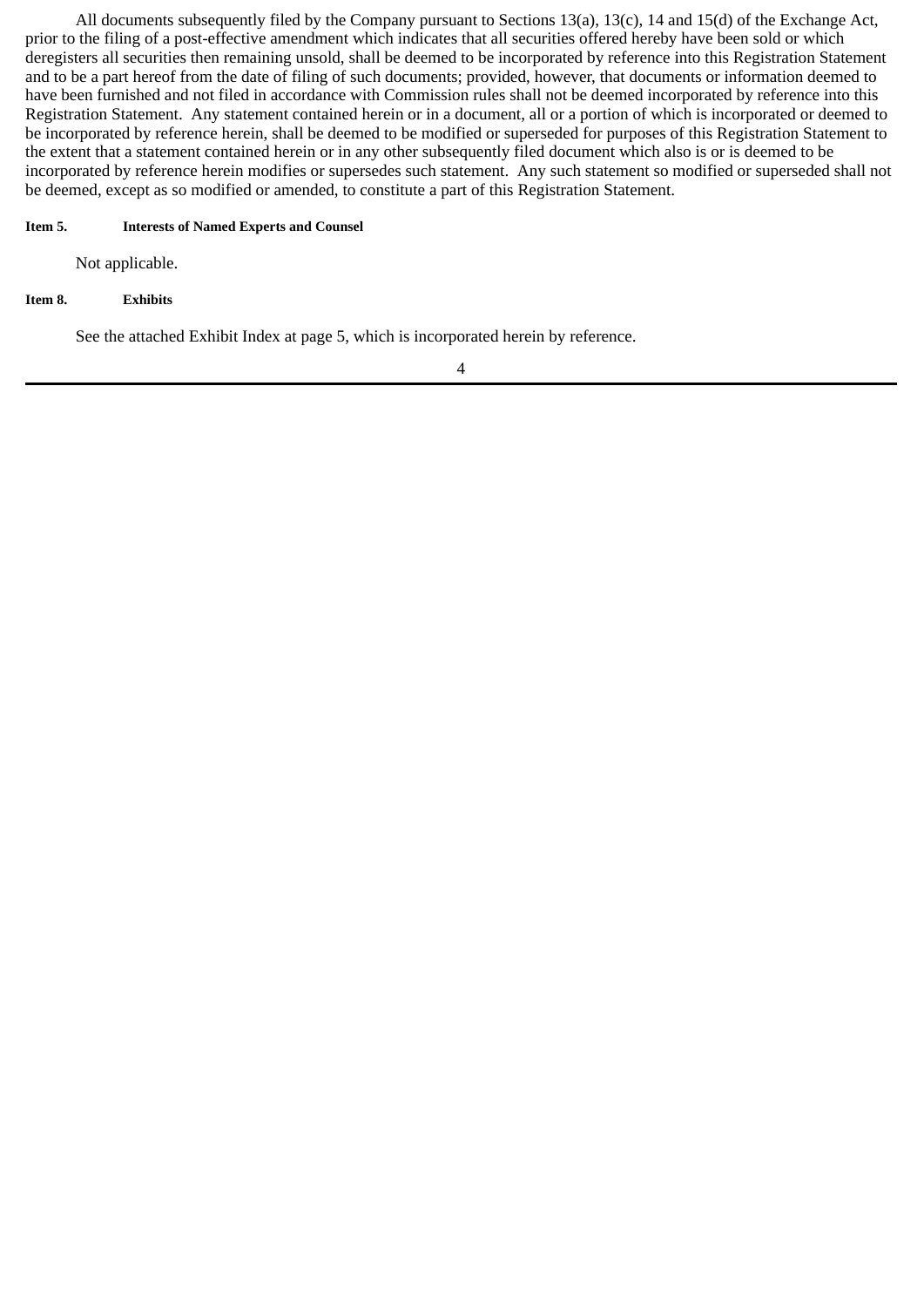# **EXHIBIT INDEX**

# **EXHIBIT INDEX**

| Exhibit<br>Number | Description of Exhibit                                                                                                                                                                                                                                                                              |  |  |  |
|-------------------|-----------------------------------------------------------------------------------------------------------------------------------------------------------------------------------------------------------------------------------------------------------------------------------------------------|--|--|--|
| <u>4.1†</u>       | AFC Gamma, Inc. Stock Incentive Plan (Filed as Exhibit 10.5 to the Company's Registration Statement on Form S-11 (File No.<br>333-251762), initially filed with the Commission on December 28, 2020, as amended on January 22, 2021, February 3, 2021,<br>February 11, 2021 and February 16, 2021). |  |  |  |
| <u>5.1</u>        | Opinion of Venable LLP (opinion re legality).                                                                                                                                                                                                                                                       |  |  |  |
| <u>23.1</u>       | Consent of CohnReznick LLP (consent of independent registered public accounting firm).                                                                                                                                                                                                              |  |  |  |
| <u>23.2</u>       | Consent of Counsel (included in Exhibit 5.1).                                                                                                                                                                                                                                                       |  |  |  |
| <u>23.3</u>       | Consent of Davidson & Company LLP, independent auditors of Devi Holdings, Inc.                                                                                                                                                                                                                      |  |  |  |
| <u>23.4</u>       | Consent of CohnReznick LLP, independent auditors of JG HoldCo LLC                                                                                                                                                                                                                                   |  |  |  |
| <u>23.5</u>       | Consent of Macias Gini & O'Connell LLP, independent auditors of Verano Holdings, LLC and Subsidiaries                                                                                                                                                                                               |  |  |  |
| <u>23.6</u>       | Consent of Marcum LLP, independent registered public accounting firm of Acreage Holdings, Inc.                                                                                                                                                                                                      |  |  |  |
| <u>24.1</u>       | Power of Attorney (included in this Registration Statement under "Power of Attorney").                                                                                                                                                                                                              |  |  |  |
| ╈                 | Previously filed.                                                                                                                                                                                                                                                                                   |  |  |  |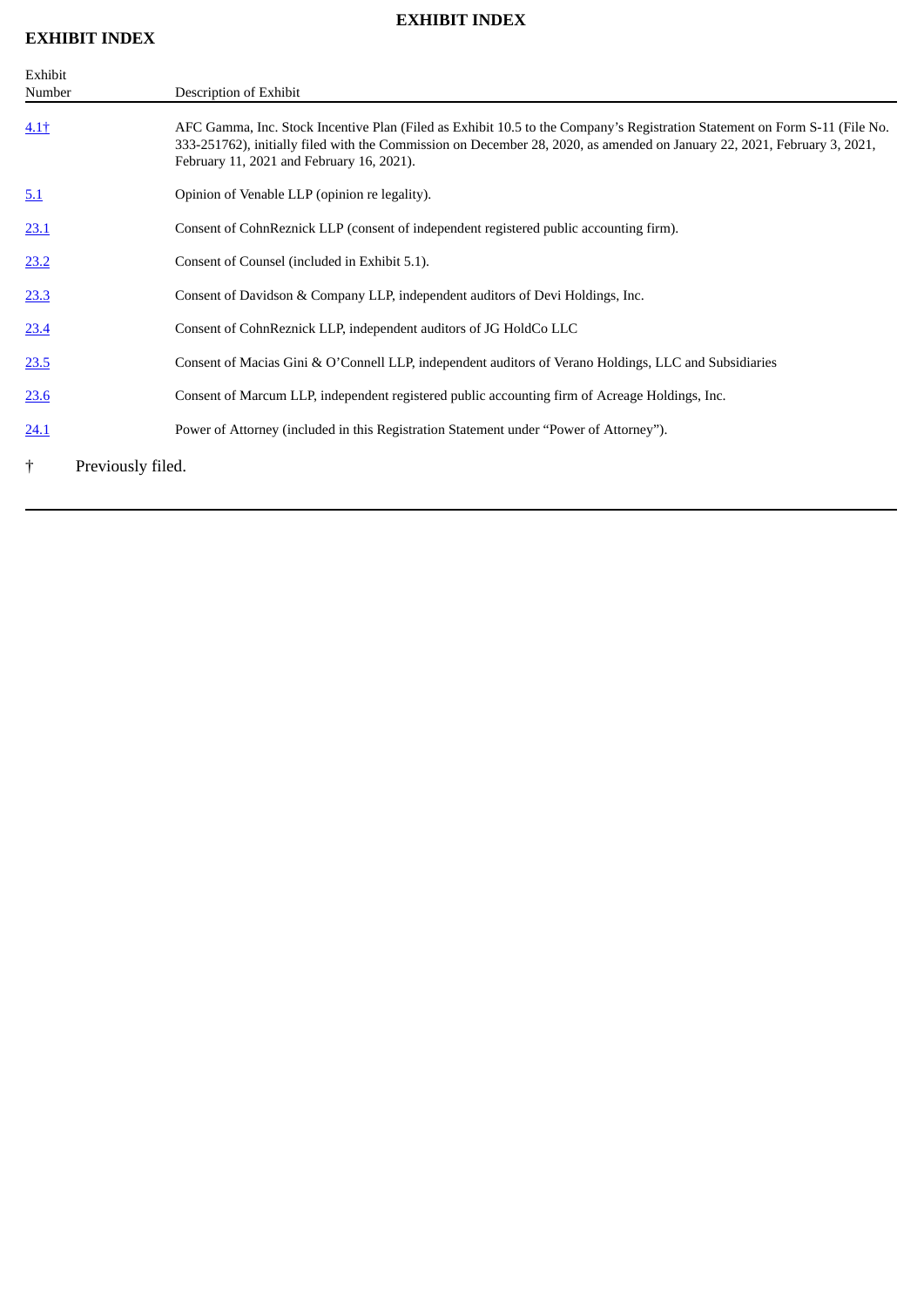#### **SIGNATURES**

Pursuant to the requirements of the Securities Act, the Registrant certifies that it has reasonable grounds to believe that it meets all of the requirements for filing on Form S‑8 and has duly caused this Form S-8 Registration Statement to be signed on its behalf by the undersigned, thereunto duly authorized, in the City of West Palm Beach, State of Florida, on January 10, 2022.

AFC Gamma, Inc.

By: /s/ Leonard M. Tannenbaum

<span id="page-6-0"></span>Leonard M. Tannenbaum Chief Executive Officer

### **POWER OF ATTORNEY**

Each person whose signature appears below constitutes and appoints Leonard M. Tannenbaum and Brett Kaufman, and each of them, acting individually and without the other, as his or her true and lawful attorneys-in-fact and agents, with full power of substitution and resubstitution, for him or her and in his or her name, place, and stead, in any and all capacities, to sign any and all amendments (including post-effective amendments, exhibits thereto and other documents in connection therewith) to this Registration Statement, and to file the same, with all exhibits thereto, and other documents in connection therewith, with the Commission, granting unto said attorneys-in-fact and agents, and each of them, full power and authority to do and perform each and every act and thing requisite and necessary to be done in and about the premises, as fully to all intents and purposes as he or she might or could do in person, hereby ratifying and confirming all that said attorneys-in-fact and agents, or either of them individually, or their or his substitute or substitutes, may lawfully do or cause to be done by virtue hereof.

Pursuant to the requirements of the Securities Act, this Registration Statement has been signed below by the following persons in the capacities and on the dates indicated.

| Signature                                          | Title                                                                                 | Date             |  |
|----------------------------------------------------|---------------------------------------------------------------------------------------|------------------|--|
| /s/ Leonard M. Tannenbaum<br>Leonard M. Tannenbaum | Chief Executive Officer and Director (Principal<br><b>Executive Officer)</b>          | January 10, 2022 |  |
| /s/ Brett Kaufman<br><b>Brett Kaufman</b>          | Chief Financial Officer and Treasurer (Principal<br>Financial and Accounting Officer) | January 10, 2022 |  |
| /s/ Jonathan Kalikow<br>Jonathan Kalikow           | Head of Real Estate and Director                                                      | January 10, 2022 |  |
| /s/ Robert Levy<br>Robert Levy                     | <b>Director</b>                                                                       | January 10, 2022 |  |
| /s/ Jodi Hanson Bond<br>Jodi Hanson Bond           | <b>Director</b>                                                                       | January 10, 2022 |  |
| /s/ Thomas Harrison<br>Thomas Harrison             | Director                                                                              | January 10, 2022 |  |
| /s/ Alexander Frank<br>Alexander Frank             | <b>Director</b>                                                                       | January 10, 2022 |  |
| /s/ Tomer Tzur<br><b>Tomer Tzur</b>                | Director                                                                              | January 10, 2022 |  |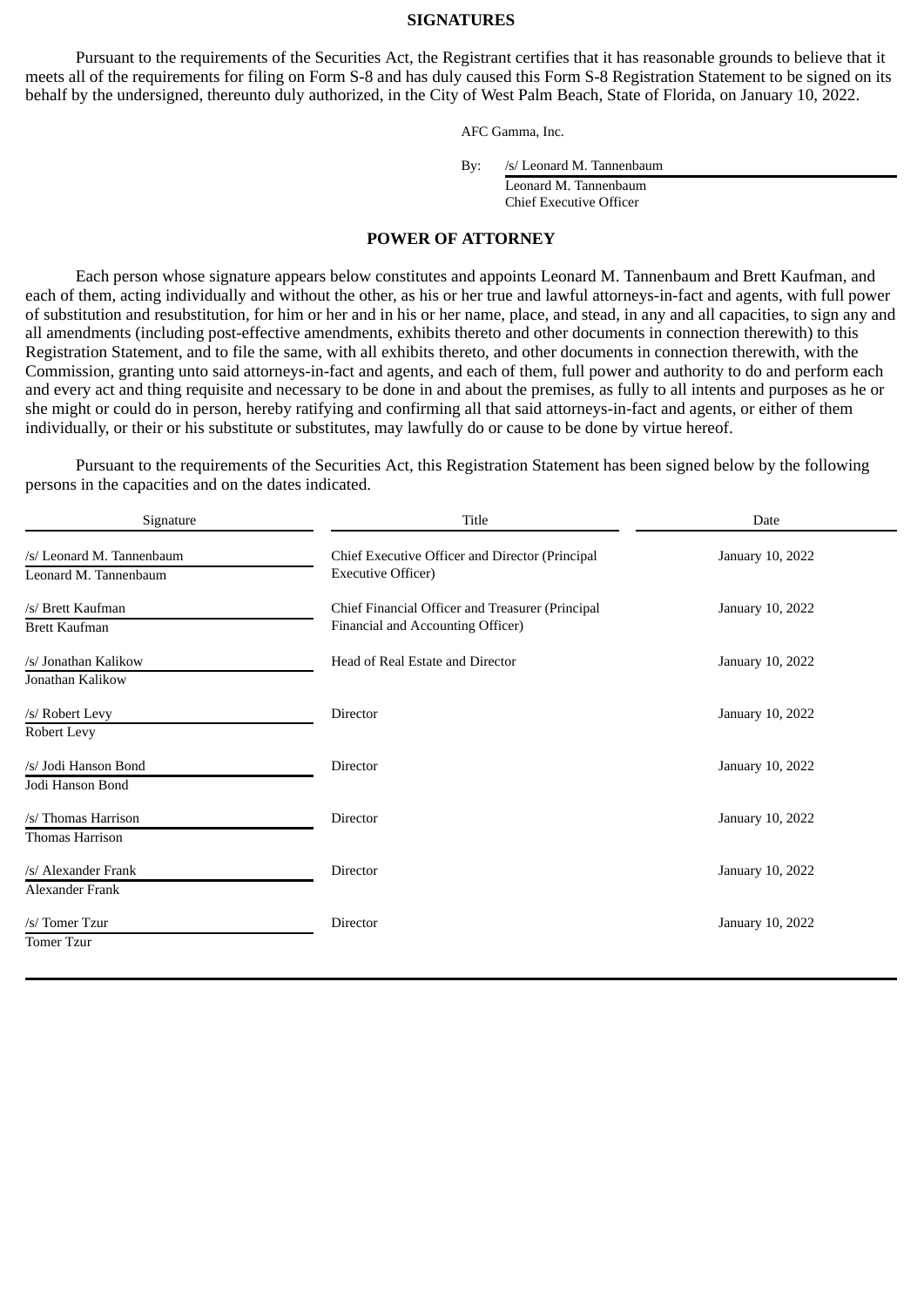

<span id="page-7-0"></span>

750 E. PRATT STREET SUITE 900 BALTIMORE, MD 21202 T 410.244.7400 F 410.244.7742 www.Venable.com

January 10, 2022

AFC Gamma, Inc. 525 Okeechobee Blvd., Suite 1770 West Palm Beach, Florida 33401

# Re: Registration Statement on Form S-8

Ladies and Gentlemen:

We have served as Maryland counsel to AFC Gamma, Inc., a Maryland corporation (the "Company"), in connection with certain matters of Maryland law relating to the registration by the Company of an additional 601,965 shares (the "Shares") of the common stock, \$0.01 par value per share, of the Company (the "Common Stock") that the Company may issue pursuant to the Company's 2020 Stock Incentive Plan (the "Plan"), covered by the above-referenced Registration Statement, and all amendments thereto (the "Registration Statement"), filed by the Company with the United States Securities and Exchange Commission (the "Commission") under the Securities Act of 1933, as amended (the "1933 Act"), on or about the date hereof.

In connection with our representation of the Company, and as a basis for the opinion hereinafter set forth, we have examined originals, or copies certified or otherwise identified to our satisfaction, of the following documents (hereinafter collectively referred to as the "Documents"):

1. The Registration Statement;

2. The charter of the Company (the "Charter"), certified by the State Department of Assessments and Taxation of Maryland (the "SDAT");

3. The Amended and Restated Bylaws of the Company, certified as of the date hereof by an officer of the Company;

4. A certificate of the SDAT as to the good standing of the Company, dated as of a recent date;

5. The Plan;

6. Resolutions (the "Resolutions") adopted by the Board of Directors of the Company, relating to the issuance of the Shares and the approval of the Plan, certified as of the date hereof by an officer of the Company;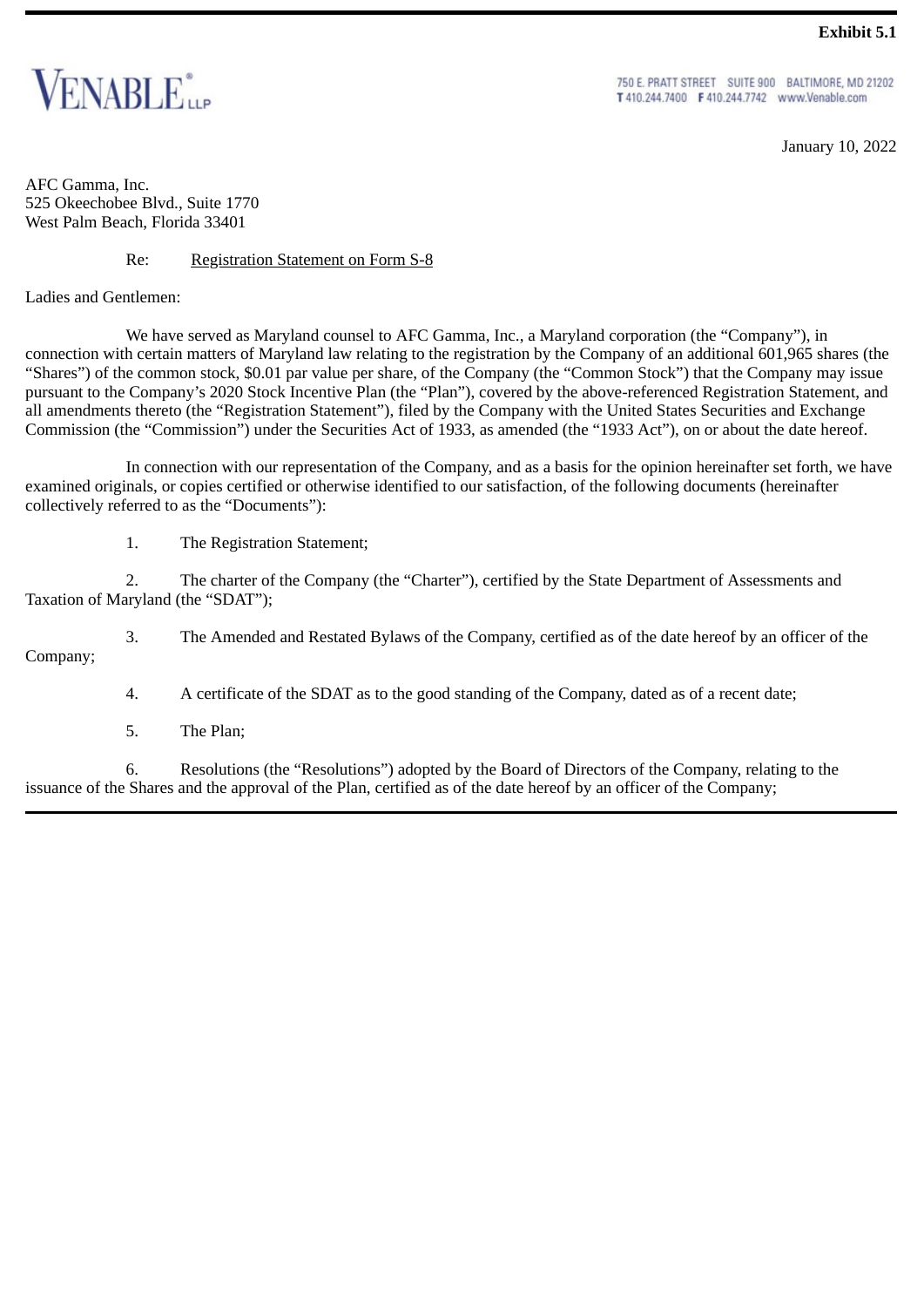

AFC Gamma, Inc. January 10, 2022 Page 2

7. Resolutions adopted by the stockholders of the Company relating to the approval of the Plan, certified as of the date hereof by an officer of the Company;

8. A certificate executed by an officer of the Company, dated as of the date hereof; and

9. Such other documents and matters as we have deemed necessary or appropriate to express the opinion set forth below, subject to the assumptions, limitations and qualifications stated herein.

In expressing the opinion set forth below, we have assumed the following:

1. Each individual executing any of the Documents, whether on behalf of such individual or another person, is legally competent to do so.

2. Each individual executing any of the Documents on behalf of a party (other than the Company) is duly authorized to do so.

3. Each of the parties (other than the Company) executing any of the Documents has duly and validly executed and delivered each of the Documents to which such party is a signatory, and such party's obligations set forth therein are legal, valid and binding and are enforceable in accordance with all stated terms.

4. All Documents submitted to us as originals are authentic. The form and content of all Documents submitted to us as unexecuted drafts do not differ in any respect relevant to this opinion from the form and content of such Documents as executed and delivered. All Documents submitted to us as certified or photostatic copies conform to the original documents. All signatures on all Documents are genuine. All public records reviewed or relied upon by us or on our behalf are true and complete. All representations, warranties, statements and information contained in the Documents are true and complete. There has been no oral or written modification of or amendment to any of the Documents, and there has been no waiver of any provision of any of the Documents, by action or omission of the parties or otherwise.

5. None of the Shares will be issued in violation of any restriction or limitation contained in the Charter or the Plan. Upon any issuance of Shares, the total number of shares of Common Stock issued and outstanding will not exceed the total number of shares of Common Stock that the Company is then authorized to issue under the Charter.

6. Each option, award, right or other security exercisable or exchangeable for a Share pursuant to the Plan (each, an "Award") will be duly authorized and validly granted in accordance with the Plan, and each Award will be exercised or exchanged in accordance with the terms of the Plan and such Award, including any option or award agreement entered into in connection therewith.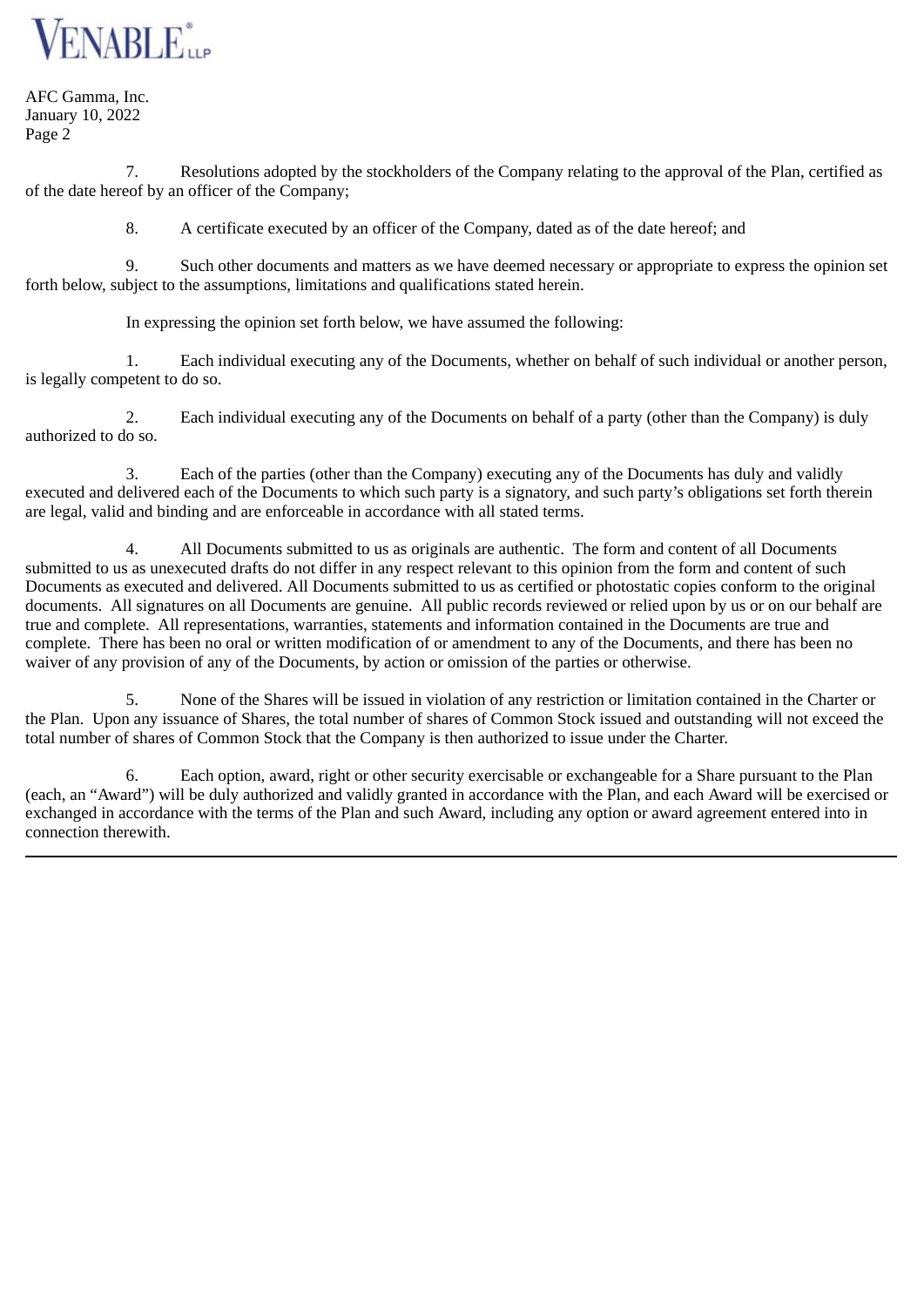

AFC Gamma, Inc. January 10, 2022 Page 3

Based upon the foregoing, and subject to the assumptions, limitations and qualifications stated herein, it is our opinion that:

1. The Company is a corporation duly incorporated and existing under and by virtue of the laws of the State of Maryland and is in good standing with the SDAT.

2. The issuance of the Shares has been duly authorized and, when issued and delivered by the Company pursuant to the Resolutions and the Plan, the Shares will be validly issued, fully paid and nonassessable.

The foregoing opinion is limited to the laws of the State of Maryland and we do not express any opinion herein concerning any other law. We express no opinion as to the applicability or effect of federal or state securities laws, including the securities laws of the State of Maryland, or as to federal or state laws regarding fraudulent transfers. To the extent that any matter as to which our opinion is expressed herein would be governed by the laws of any jurisdiction other than the State of Maryland, we do not express any opinion on such matter. The opinion expressed herein is subject to the effect of any judicial decision which may permit the introduction of parol evidence to modify the terms or the interpretation of agreements.

The opinion expressed herein is limited to the matters specifically set forth herein and no other opinion shall be inferred beyond the matters expressly stated. We assume no obligation to supplement this opinion if any applicable law changes after the date hereof or if we become aware of any fact that might change the opinion expressed herein after the date hereof.

This opinion is being furnished to you for submission to the Commission as an exhibit to the Registration Statement. We hereby consent to the filing of this opinion as an exhibit to the Registration Statement and to the use of the name of our firm therein. In giving this consent, we do not admit that we are within the category of persons whose consent is required by Section 7 of the 1933 Act.

> Very truly yours, /s/ Venable LLP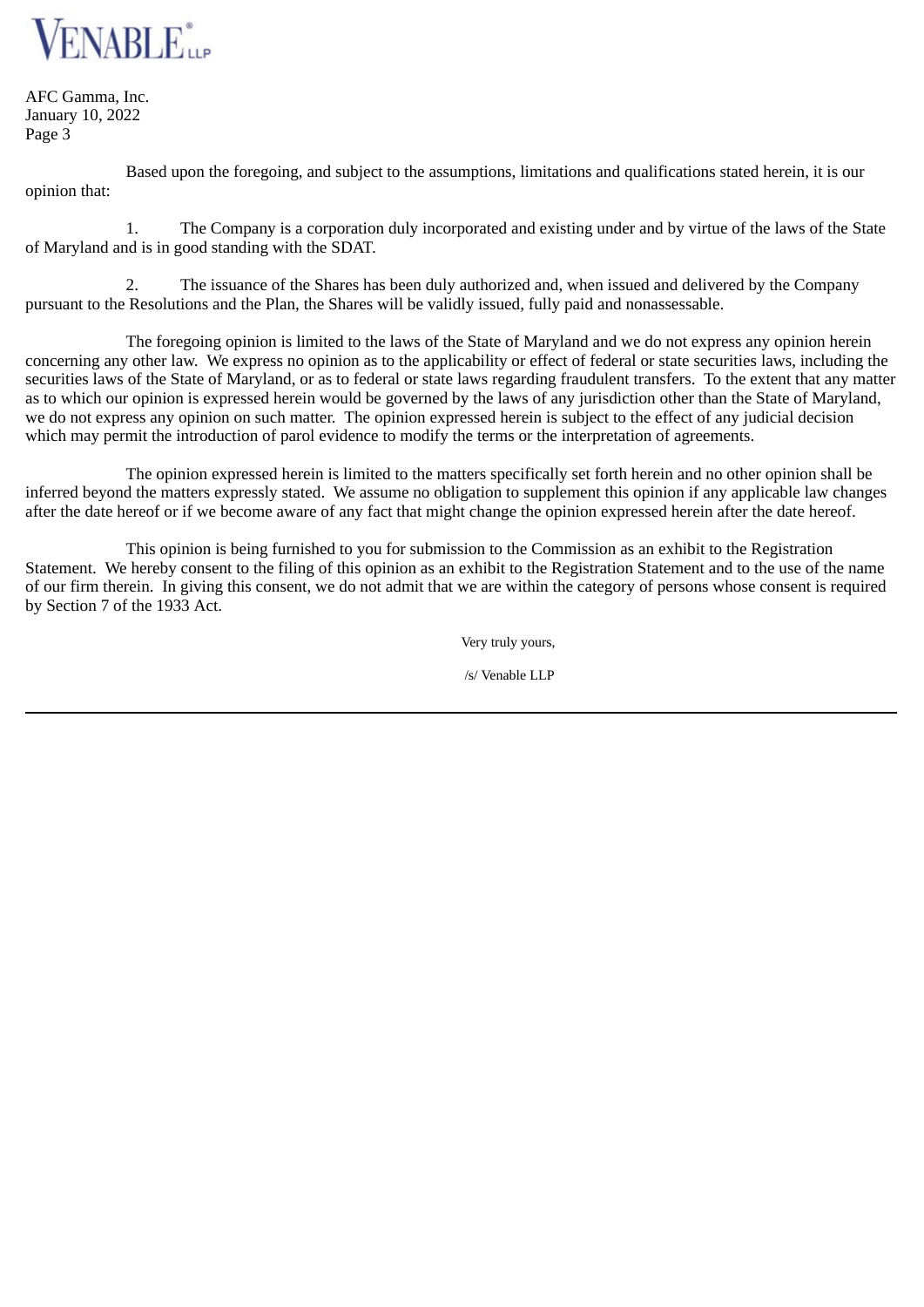# Consent of Independent Registered Public Accounting Firm

<span id="page-10-0"></span>We consent to the incorporation by reference in this Registration Statement on Form S-8 of AFC Gamma, Inc. of our report dated February 23, 2021, on our audit of the financial statements of AFC Gamma, Inc. as of December 31, 2020 and for the period July 31, 2020 (date of commencement of operations) to December 31, 2020, which includes an explanatory paragraph relating to risks and uncertainties due to originating, structuring, underwriting and managing senior secured loans and other types of loans for established cannabis industry operators, which report appears in the Registration Statement on Form S-11 of AFC Gamma, Inc. dated January 3, 2022.

/s/ CohnReznick LLP

Chicago, Illinois January 10, 2022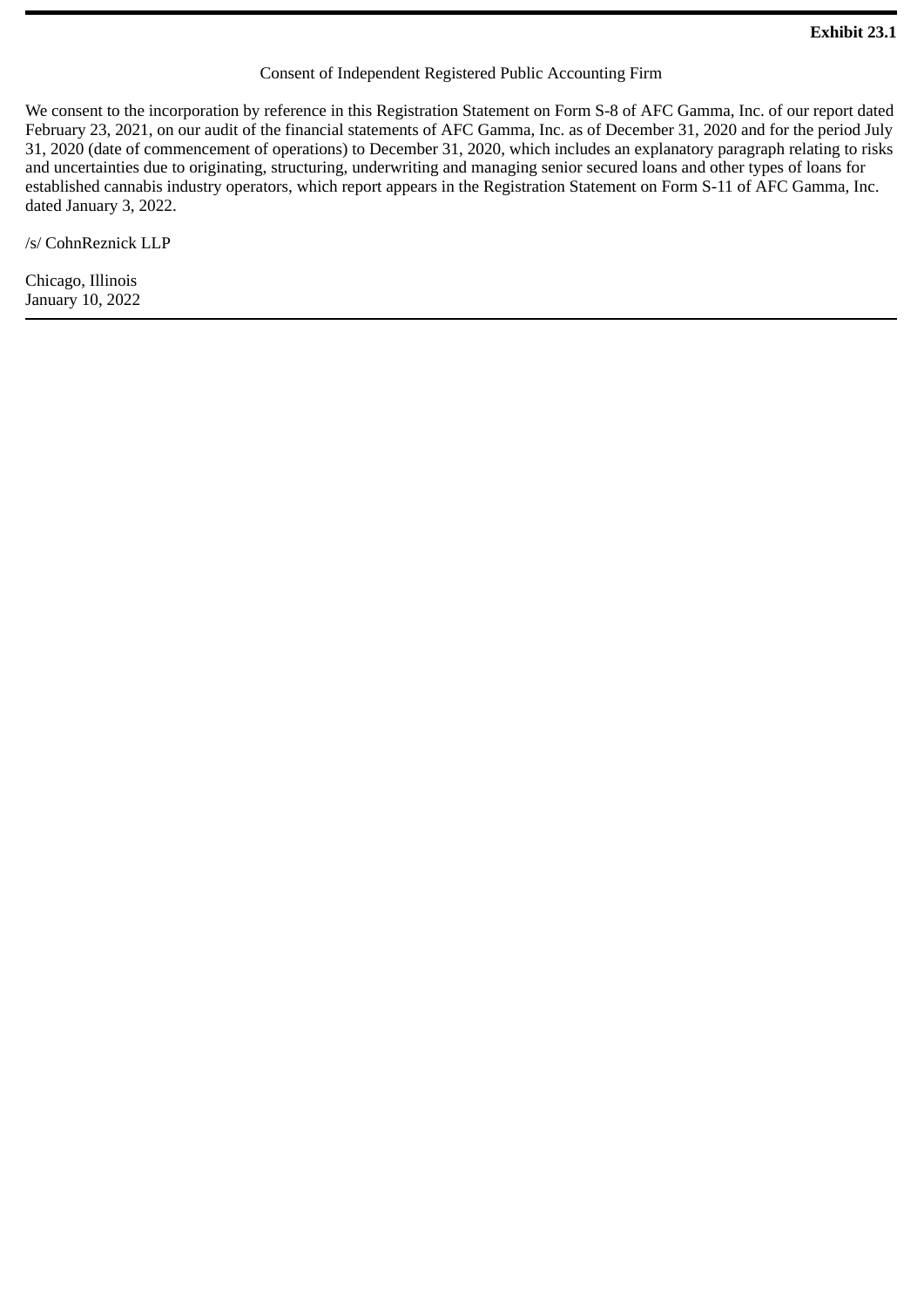<span id="page-11-0"></span> $D$ AVIDSON  $\&$  COMPANY LLP  $\_\_\_\_\$ Chartered Professional Accountants =

# **CONSENT OF INDEPENDENT REGISTERED PUBLIC ACCOUNTING FIRM**

We consent to the incorporation by reference in this Registration Statement on Form S-8 of AFC Gamma, Inc. of our report dated November 10, 2021, relating to the consolidated financial statements of Devi Holdings, Inc. as of and for the years ended December 31, 2020 and 2019, which appears in the Current Report of AFC Gamma, Inc. on Form 8-K/A filed with the Securities and Exchange Commission on November 12, 2021, amending the Current Report of AFC Gamma, Inc. on Form 8-K, filed with the Securities and Exchange Commission on September 13, 2021.

### **/s/ DAVIDSON & COMPANY LLP**

Vancouver, Canada Chartered Professional Accountants

January 10, 2022



1200 - 609 Granville Street, P.O. Box 10372, Pacific Centre, Vancouver, B.C., Canada V7Y 1G6 Telephone (604) 687-0947 Davidson-co.com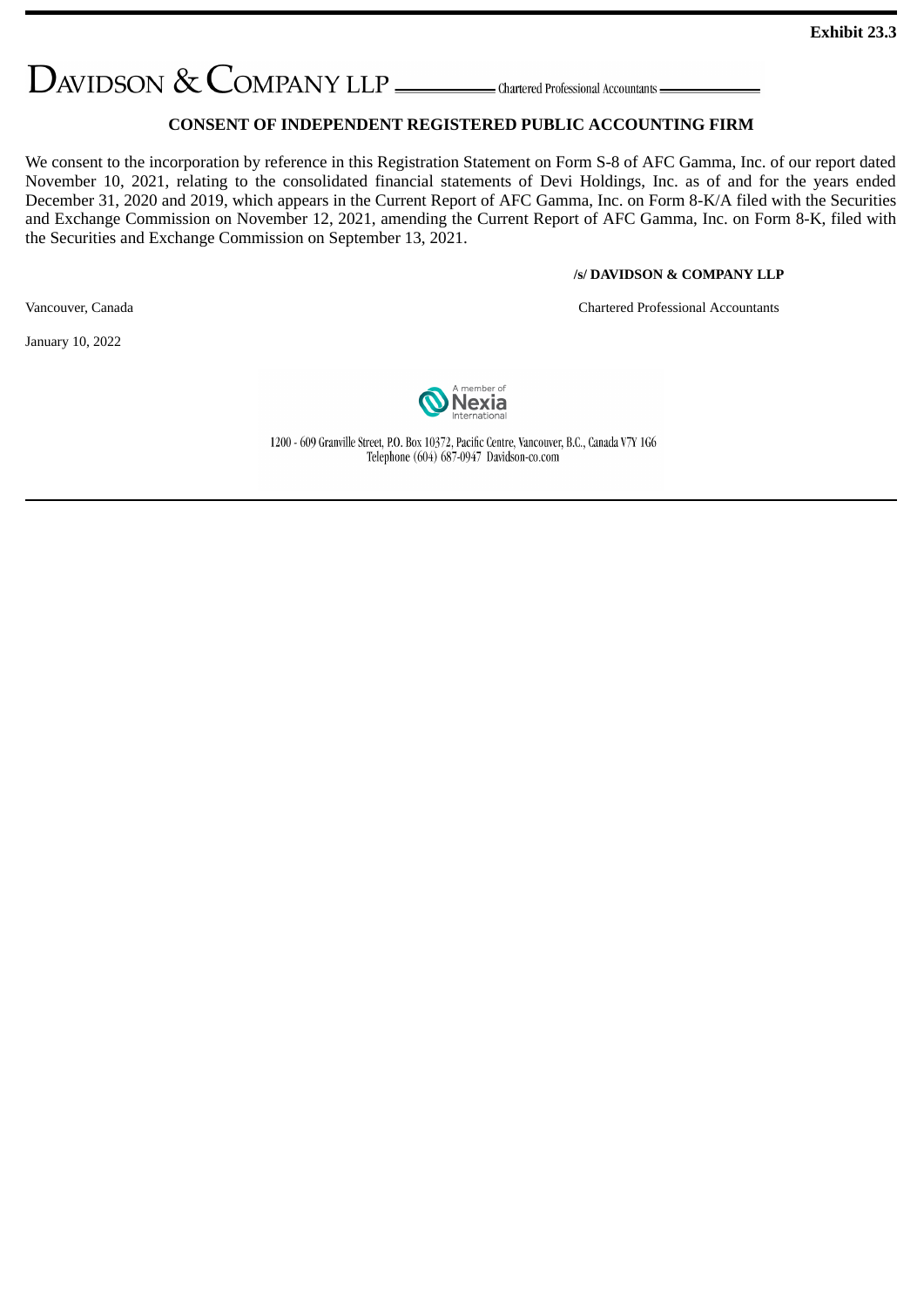## Consent of Independent Auditors

<span id="page-12-0"></span>We consent to the incorporation by reference in this Registration Statement on Form S-8 of AFC Gamma, Inc. of our report dated September 20, 2021, with respect to the consolidated and combined balance sheet as of December 31, 2020 and the related consolidated and combined statements of operations, members' equity (deficit) and cash flows for the year then ended and the related notes to the consolidated and combined financial statements of JG HoldCo LLC and Related Entities, which appears in the Current Report of AFC Gamma, Inc. on Form 8-K/A filed with the Securities and Exchange Commission on November 12, 2021, amending the Current Report of AFC Gamma, Inc. on Form 8-K filed with the Securities and Exchange Commission on October 4, 2021.

/s/ CohnReznick LLP

Chicago, Illinois January 10, 2022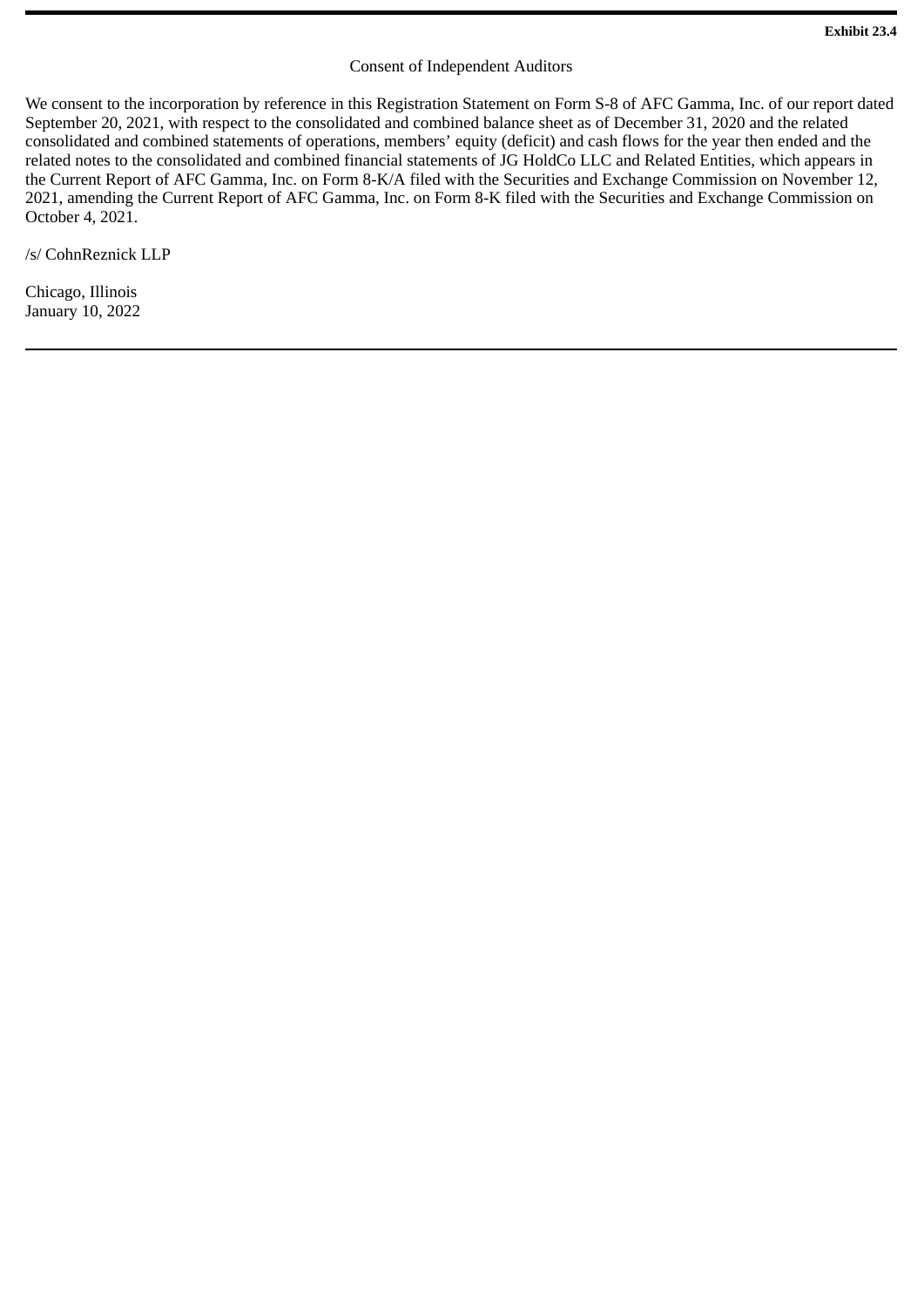<span id="page-13-0"></span>

Consent of Independent Registered Public Accounting Firm

AFC Gamma, Inc. West Palm Beach, Florida

We hereby consent to the incorporation by reference in this Registration Statement on Form S-8 of AFC Gamma, Inc. of our report dated April 6, 2021, with respect to the consolidated financial statements of Verano Holdings, LLC and Subsidiaries for the years ended December 31, 2020 and 2019, which appears in the Registration Statement on Form S-11 of AFC Gamma, Inc. dated January 3, 2022.

/s/ Macias Gini & O'Connell LLP Macias Gini & O'Connell LLP Chicago, Illinois January 10, 2022

Macias Gini & O'Connell LLP 155 North Wacker Drive, Suite 4350 Chicago, IL 60606